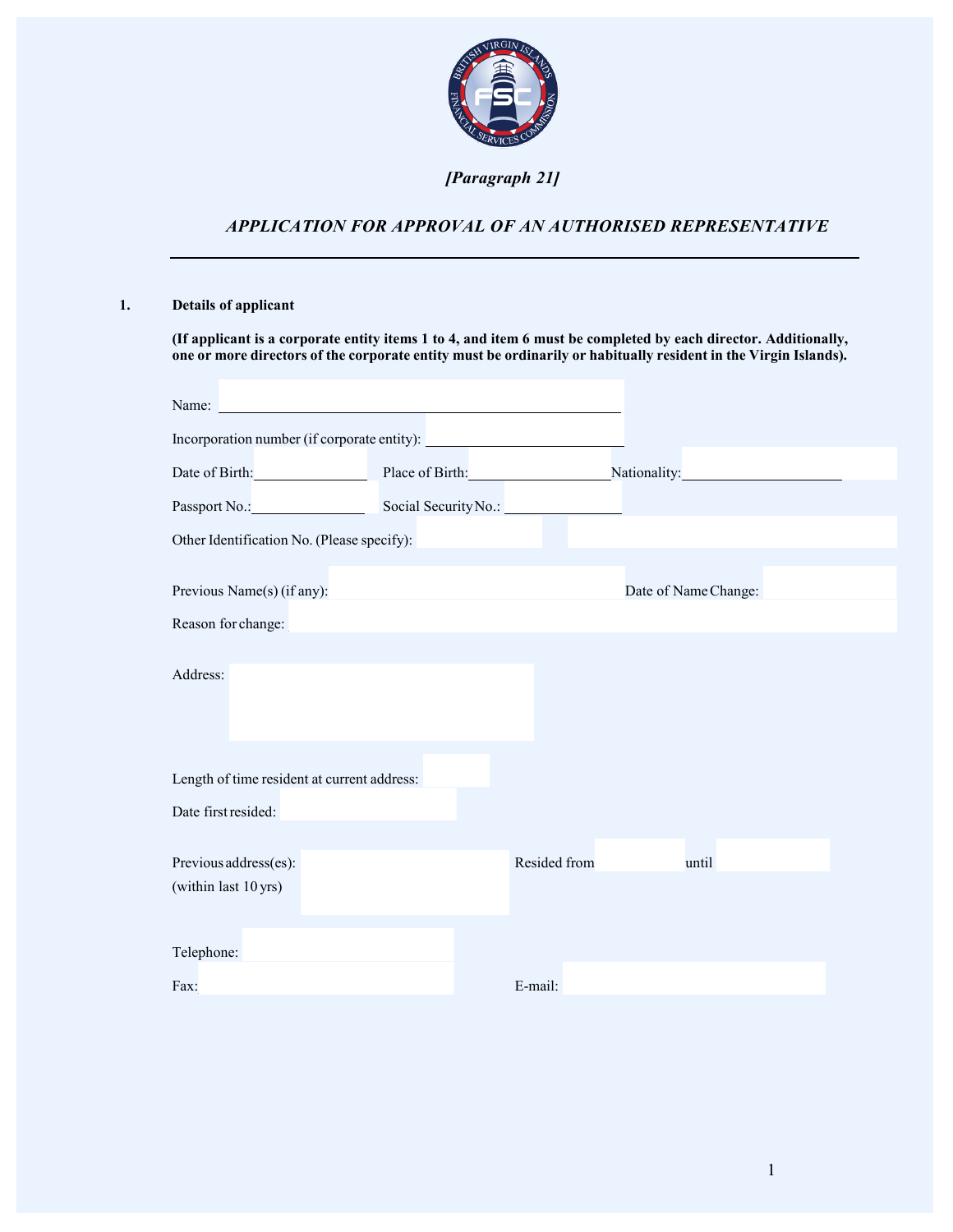## **2. Education**

| Name of Institution(s) attended           |               | Received                                       | Degree/Diploma/Other Qualification | Date of Completion                   |  |
|-------------------------------------------|---------------|------------------------------------------------|------------------------------------|--------------------------------------|--|
|                                           |               |                                                |                                    |                                      |  |
|                                           |               |                                                |                                    |                                      |  |
|                                           |               |                                                |                                    |                                      |  |
|                                           |               |                                                |                                    |                                      |  |
| <b>Memberships in Professional Bodies</b> |               |                                                |                                    |                                      |  |
| Organisation/Association                  | Fellow, etc.) | Membership Status<br>(e.g. Student, Associate, | Member Since                       | Membership Number<br>(if applicable) |  |
|                                           |               |                                                |                                    |                                      |  |
|                                           |               |                                                |                                    |                                      |  |

### **4. Experience (Employment History for past seven years including current position if currently employed) (If there is relevant employment history spanning beyond seven years, that may be included)**

| (a) Position held:          |                            | Period:                                                                  |
|-----------------------------|----------------------------|--------------------------------------------------------------------------|
| Name of Employer:           |                            | Nature of Business:                                                      |
|                             | Supervisor/Contact Person: | Name of Regulator(s) (if any): $\sqrt{\frac{2}{\pi}}$                    |
| Address:                    |                            | Outline responsibilities held:                                           |
|                             |                            |                                                                          |
|                             |                            |                                                                          |
| Tel:                        | Fax:                       | E-mail:                                                                  |
| Reason for leaving:         | Resignation<br>Retirement  | Expiration of Contract  <br>Redundancy<br>Termination/Dismissal<br>Other |
| If "Other", please specify: |                            |                                                                          |

If "Termination/Dismissal", please state the reason(s) for the termination or dismissal: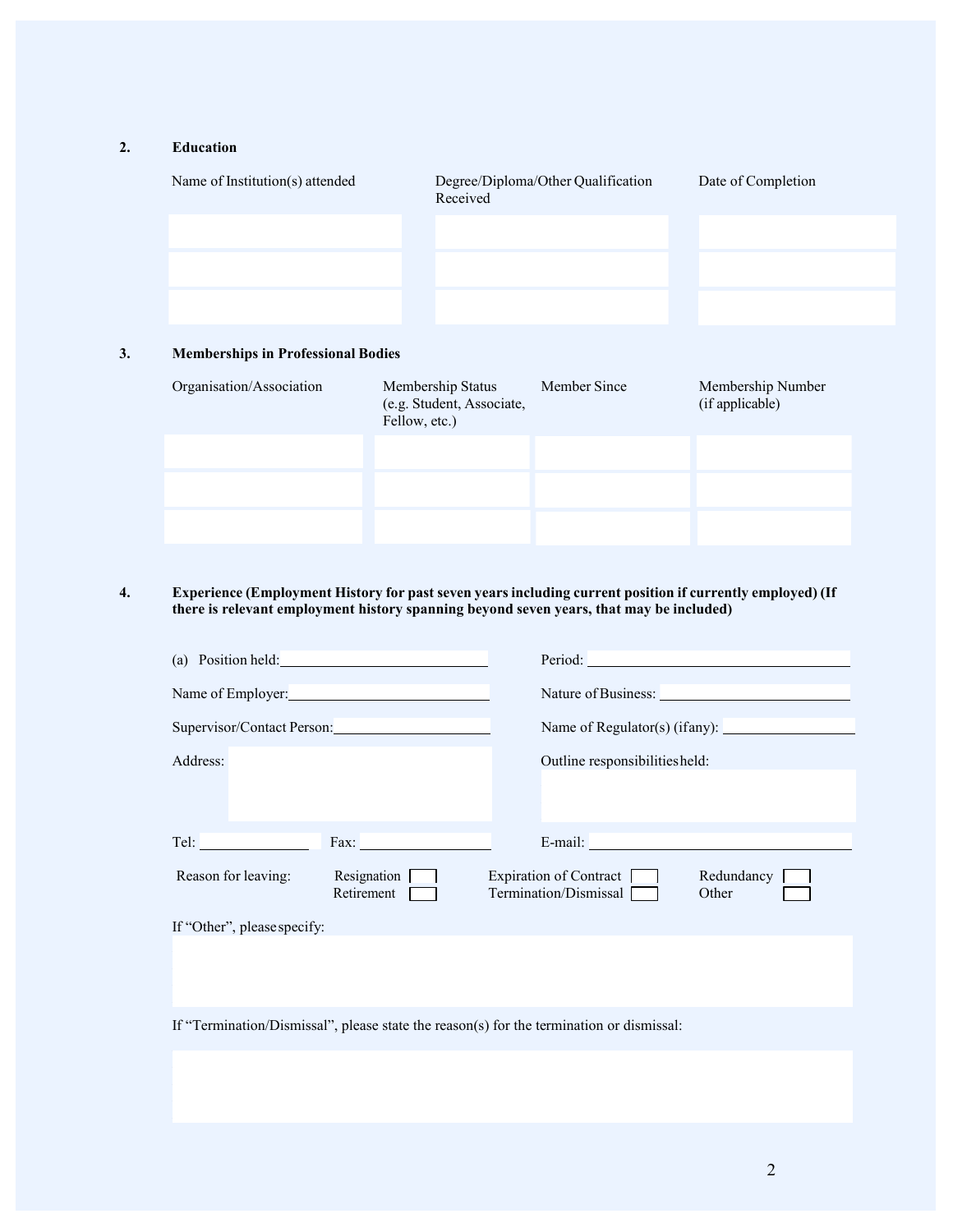| (b) Position held:                                                                                                                                                                                                             |                             | Period: The contract of the contract of the contract of the contract of the contract of the contract of the contract of the contract of the contract of the contract of the contract of the contract of the contract of the co |
|--------------------------------------------------------------------------------------------------------------------------------------------------------------------------------------------------------------------------------|-----------------------------|--------------------------------------------------------------------------------------------------------------------------------------------------------------------------------------------------------------------------------|
| Name of Employer:                                                                                                                                                                                                              |                             | Nature of Business:                                                                                                                                                                                                            |
| Supervisor/Contact Person:                                                                                                                                                                                                     |                             | Name of Regulator(s) (ifany):                                                                                                                                                                                                  |
| Address:                                                                                                                                                                                                                       |                             | Outline responsibilities held:                                                                                                                                                                                                 |
|                                                                                                                                                                                                                                |                             |                                                                                                                                                                                                                                |
| Tel:                                                                                                                                                                                                                           | Fax:                        | E-mail:                                                                                                                                                                                                                        |
|                                                                                                                                                                                                                                |                             |                                                                                                                                                                                                                                |
| Reason for leaving:                                                                                                                                                                                                            | Resignation<br>Retirement [ | Expiration of Contract<br>Redundancy<br>Termination/Dismissal<br>Other                                                                                                                                                         |
| If "Other", please specify                                                                                                                                                                                                     |                             |                                                                                                                                                                                                                                |
|                                                                                                                                                                                                                                |                             |                                                                                                                                                                                                                                |
|                                                                                                                                                                                                                                |                             |                                                                                                                                                                                                                                |
|                                                                                                                                                                                                                                |                             | If "Termination/Dismissal", please state the reason(s) for the termination or dismissal:                                                                                                                                       |
|                                                                                                                                                                                                                                |                             |                                                                                                                                                                                                                                |
|                                                                                                                                                                                                                                |                             |                                                                                                                                                                                                                                |
|                                                                                                                                                                                                                                |                             |                                                                                                                                                                                                                                |
|                                                                                                                                                                                                                                | (c) Position held:          | Period:                                                                                                                                                                                                                        |
|                                                                                                                                                                                                                                | Name of Employer:           |                                                                                                                                                                                                                                |
|                                                                                                                                                                                                                                | Supervisor/Contact Person:  |                                                                                                                                                                                                                                |
| Address:                                                                                                                                                                                                                       |                             | Outline responsibilities held:                                                                                                                                                                                                 |
|                                                                                                                                                                                                                                |                             |                                                                                                                                                                                                                                |
|                                                                                                                                                                                                                                |                             |                                                                                                                                                                                                                                |
| Tel: The Telectrical Contractor Contractor Contractor Contractor Contractor Contractor Contractor Contractor Contractor Contractor Contractor Contractor Contractor Contractor Contractor Contractor Contractor Contractor Con | Fax:                        | E-mail:                                                                                                                                                                                                                        |
| Reason for leaving:                                                                                                                                                                                                            | Resignation [<br>Retirement | Expiration of Contract [<br>Redundancy<br>Termination/Dismissal<br>Other                                                                                                                                                       |
| If "Other", please specify:                                                                                                                                                                                                    |                             |                                                                                                                                                                                                                                |
|                                                                                                                                                                                                                                |                             |                                                                                                                                                                                                                                |

If "Termination/Dismissal", please state the reason(s) for the termination or dismissal: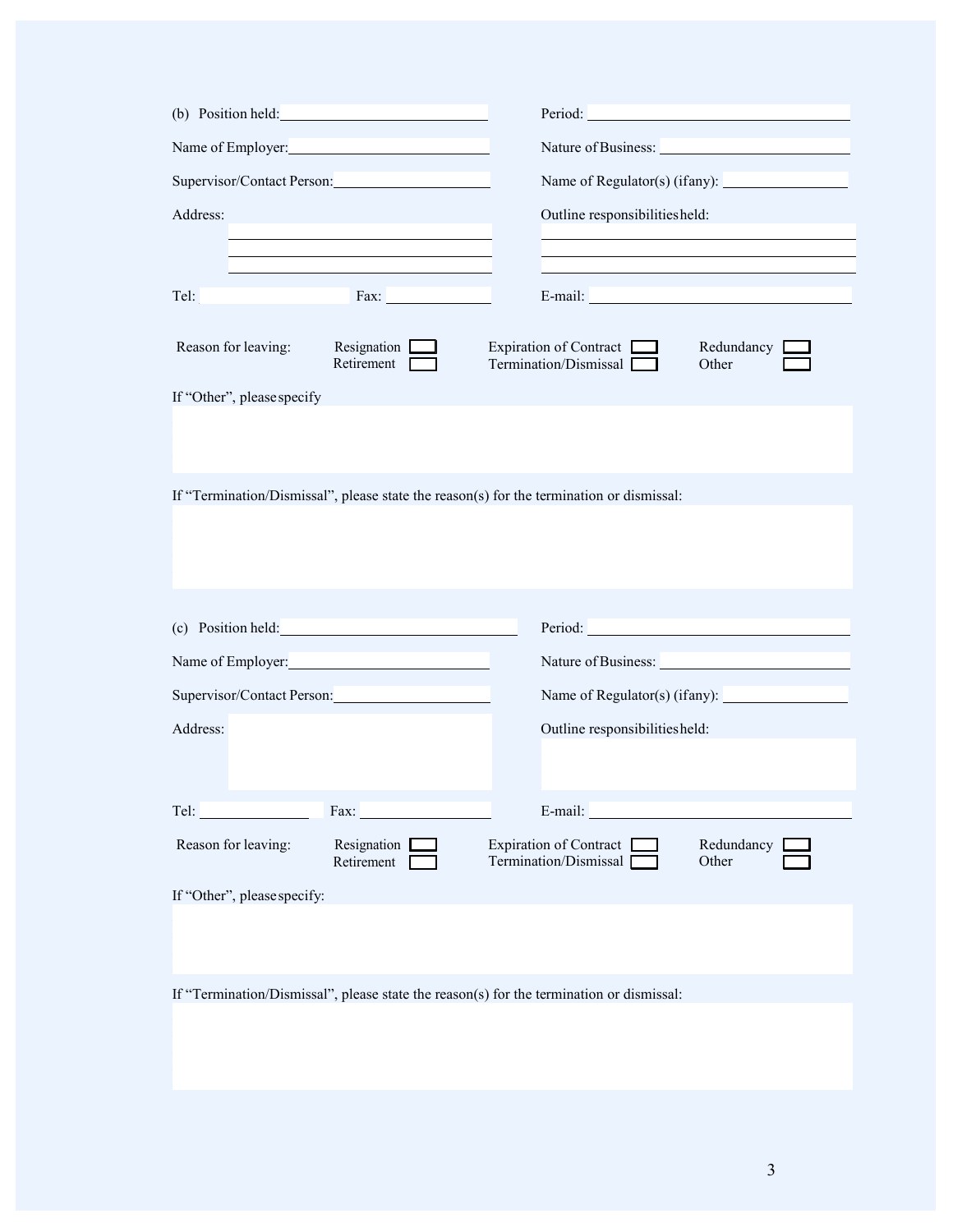## **5. Ownership Structure**

### Shareholders and Controllers

Please provide information relating to the legal owner of the Applicant by listing all shareholders and controllers of the Applicant.

| Shareholder's/Controller's Name | No. of        | Type of       | Nominal or    | $%$ of the    | For Official |
|---------------------------------|---------------|---------------|---------------|---------------|--------------|
|                                 | <b>Shares</b> | <b>Shares</b> | Par value of  | voting rights | FSC Use      |
|                                 |               |               | <b>Shares</b> | exercisable   | Only         |
|                                 |               |               |               | directly or   |              |
|                                 |               |               |               | indirectly    |              |
|                                 |               |               |               | (where        | Approved     |
|                                 |               |               |               | applicable)   | (Y/N)        |
|                                 |               |               |               |               |              |
|                                 |               |               |               |               |              |
|                                 |               |               |               |               |              |
|                                 |               |               |               |               |              |
|                                 |               |               |               |               |              |

(Note : Continue on a separate sheet if required)

## **6. Fitness and Propriety**

If you answer YES to any of the questions below you must supply full details by way of a written attachment **to the application:**

|                                                                                                                                                                                                                                                                | Yes | $\mathbf{N_0}$ |
|----------------------------------------------------------------------------------------------------------------------------------------------------------------------------------------------------------------------------------------------------------------|-----|----------------|
| Has an application for your regulatory approval ever been refused?                                                                                                                                                                                             |     |                |
| Have you ever been asked to resign, or been dismissed from any fiduciary position of<br>trust?                                                                                                                                                                 |     |                |
| Have you been refused, restricted in, or had suspended, the right to carry on a trade,<br>business or profession for which a specific licence, authorisation, registration, membership<br>or other permission is required?                                     |     |                |
| Have you at any time been convicted of any criminal offence by any court in the Virgin<br>Islands or elsewhere?                                                                                                                                                |     |                |
| Are you currently the subject of a criminal investigation or an extradition request?                                                                                                                                                                           |     |                |
| Have you been found guilty of conducting any unauthorised regulated activity or been<br>investigated for possible conduct of unauthorised regulated activity?                                                                                                  |     |                |
| Have you, in the last ten years, been censured or disciplined by any professional body to<br>which you belong or belonged, or been dismissed from office or employment or refused<br>entry to any profession or occupation in the Virgin Islands or elsewhere? |     |                |
| Have you, in the last ten years, filed for bankruptcy or been adjudicated bankrupt by a<br>court in the Virgin Islands or elsewhere?                                                                                                                           |     |                |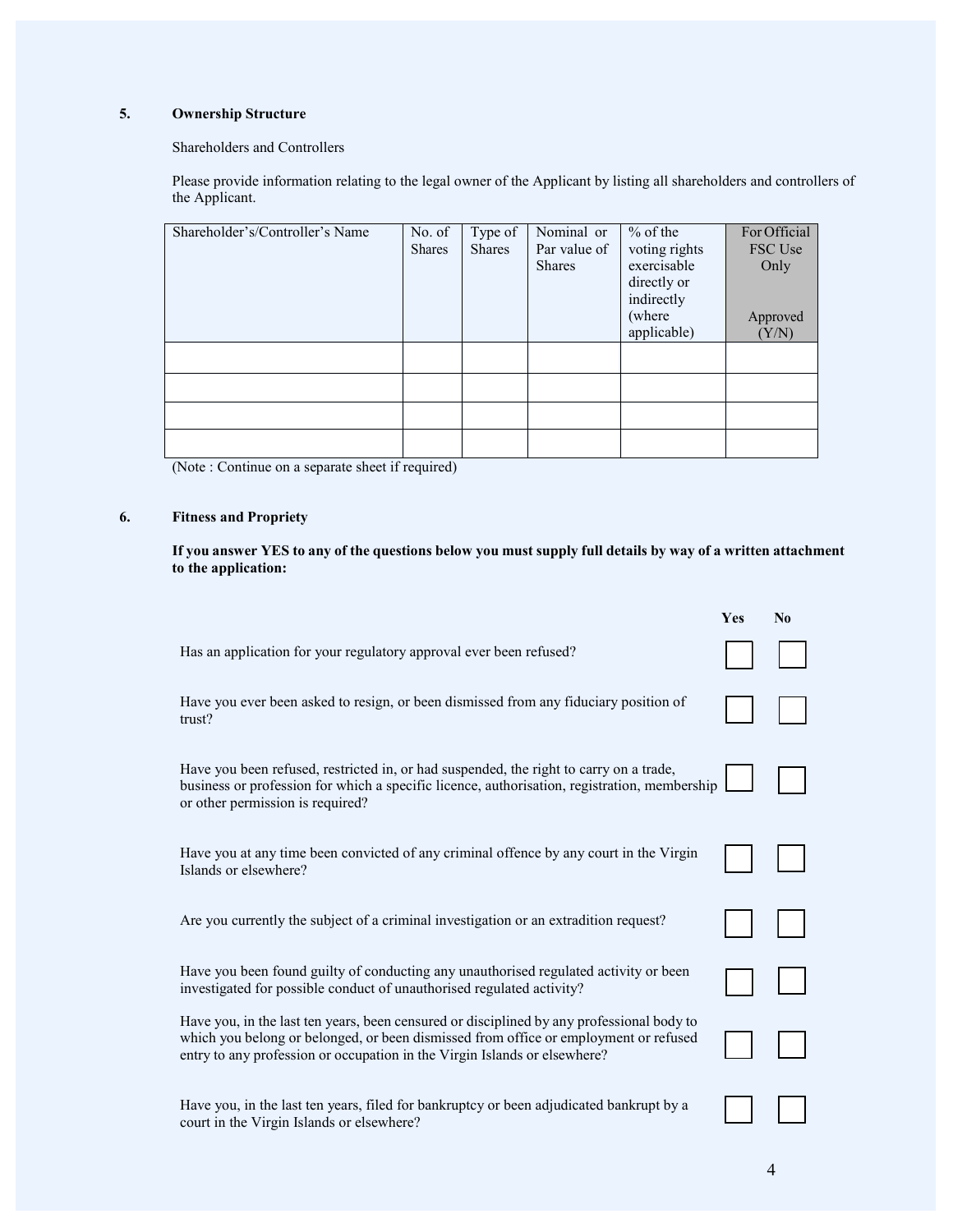Have you at any time failed to satisfy any debt due and payable to you as a judgmentdebtor under an order of a court in the Virgin Islands or elsewhere?

Have you in the last ten years been found liable in a civil suit which elicited dishonest or unlawful conduct on your part?

Have you, in connection with the formation, control or management of any corporate, partnership or unincorporated institution within the last ten years been adjudged by a court in any jurisdiction civilly liable for any fraud, malfeasance or other misconduct by you towards such a body or company, or towards any members thereof?

Has any body corporate, partnership or unincorporated institution with which you were associated as a director, shareholder or controller, anywhere, been compulsorily wound up or made any compromise or arrangement with its creditors where they did not receive or have not yet received full settlement of their claims, either while you were associated with it or within one year after you ceased to be associated with it?

Has any body corporate, partnership or unincorporated institution with which you were associated as a director, shareholder or controller , anywhere, been fined or censured by any securities commission, banking commission or any similar regulatory commission or body?

#### **7. Experience in relevant business**

Does the Applicant or some other person in an employment relationship with the Appl possess practical experience in any form of business which would require authorisation approval under the Securities and Investment Business Act. If Yes, please provide as a attachment and properly marked, a detailed explanation of the practical experience.

#### **8. Declaration by the Proposed Authorised Representative**

I,  $\blacksquare$ , do hereby declare that the information provided in this application is true and accurate and that all documents submitted with this application in respect thereof are authentic. I understand that providing false or misleading information in respect of this application may cause the Commission to deny the application and any subsequent applications which may be submitted.

Signed by:

Name (Print):

Date:







| Yes | Īо |
|-----|----|
|     |    |